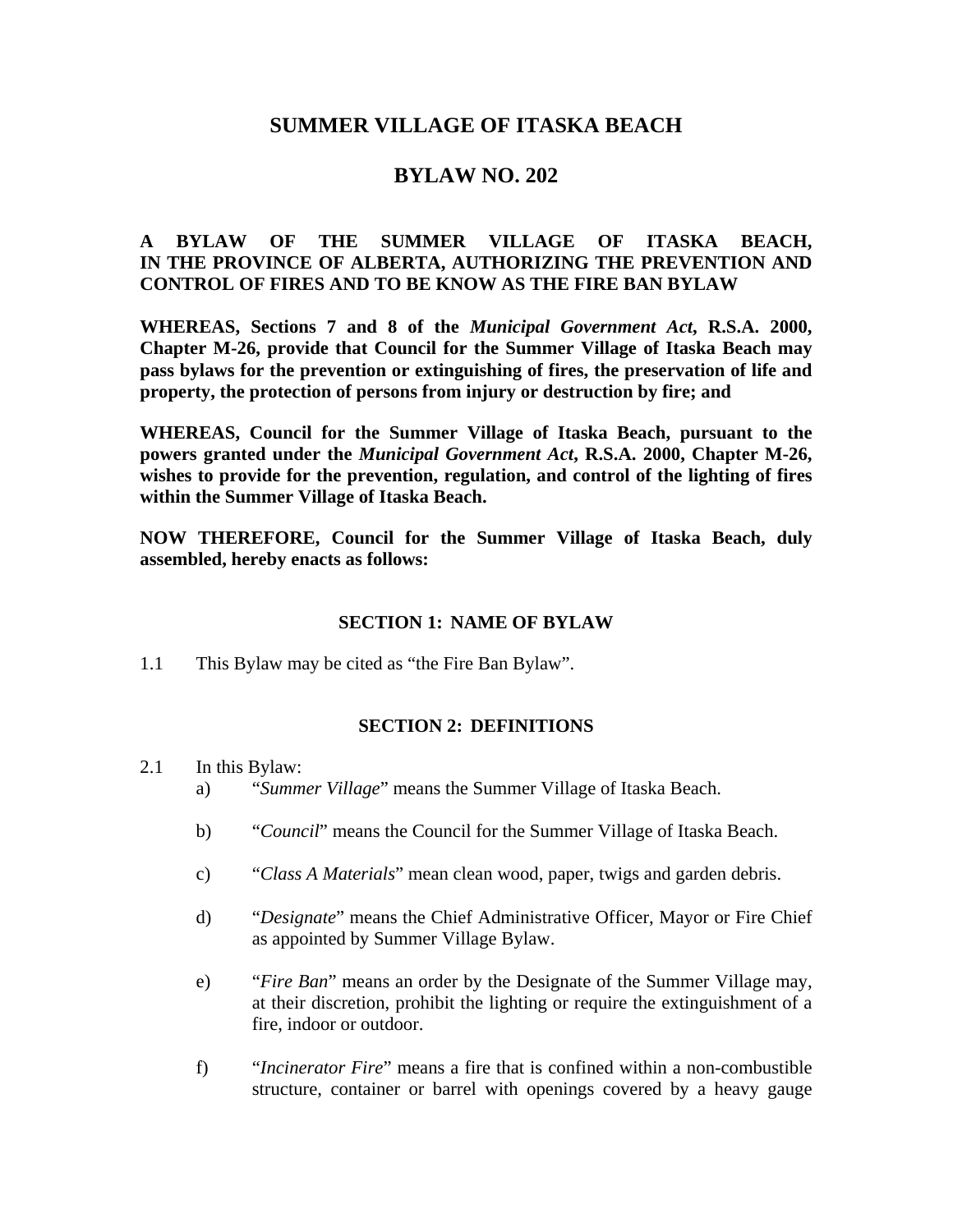metal screen and is used for the purpose of burning Class A Materials such garden debris, wood and paper, or for the purpose of preparing food.

- g) "*Indoor Fire*" means a fire contained in a wood-burning stove or fireplace.
- h) "*Outdoor Fire*" means any fire other than that defined as an Incinerator Fire or Structure Fire or any fire that has escaped or spread from a building, structure, machine, vehicle or incinerator. An Incinerator Fire without the required metal screen shall be deemed to be an Outdoor Fire.
- i) "*Running Fire*" means a fire burning without being under the proper control of any person.
- j) "*Structure Fire*" means a fire confined to and within any building, structure, machine or vehicle, which will, or is likely to cause the destruction of or damage to such building, structure, machine or vehicle.
- k) "*Person*" means an individual and includes a firm, partnership, joint venture, proprietorship, corporation, association, society, and any other legal entity.
- l) "*Neighbour(s)*" means a person(s) who is an owner, renter or person otherwise authorized by an owner of privately owned land adjacent to property where it is alleged an offence has occurred.
- m) "*Peace Officer*" means a member of the RCMP, Bylaw Enforcement Officer, or Special Constable.
- n) "*Violation Ticket*" means a form approved by the Summer Village, or a form prescribed by the *Provincial Offences Procedure Act*, R.S.A. 2000, Chapter P-34.

### **SECTION 3: POWERS**

3.1 Where an emergency or a potential emergency exists, the Designate of the Summer Village, shall be empowered to suspend all Incinerator Fires, Indoor Fires, Outdoor Fires, Structure Fires, or any outdoor camping fire lit for cooking or warming purposes within all or a portion or portions of the Summer Village for such a period of time and on such conditions as may be determined by the Designate.

### **SECTION 4: OFFENCES**

4.1 No person shall light a Structure Fire.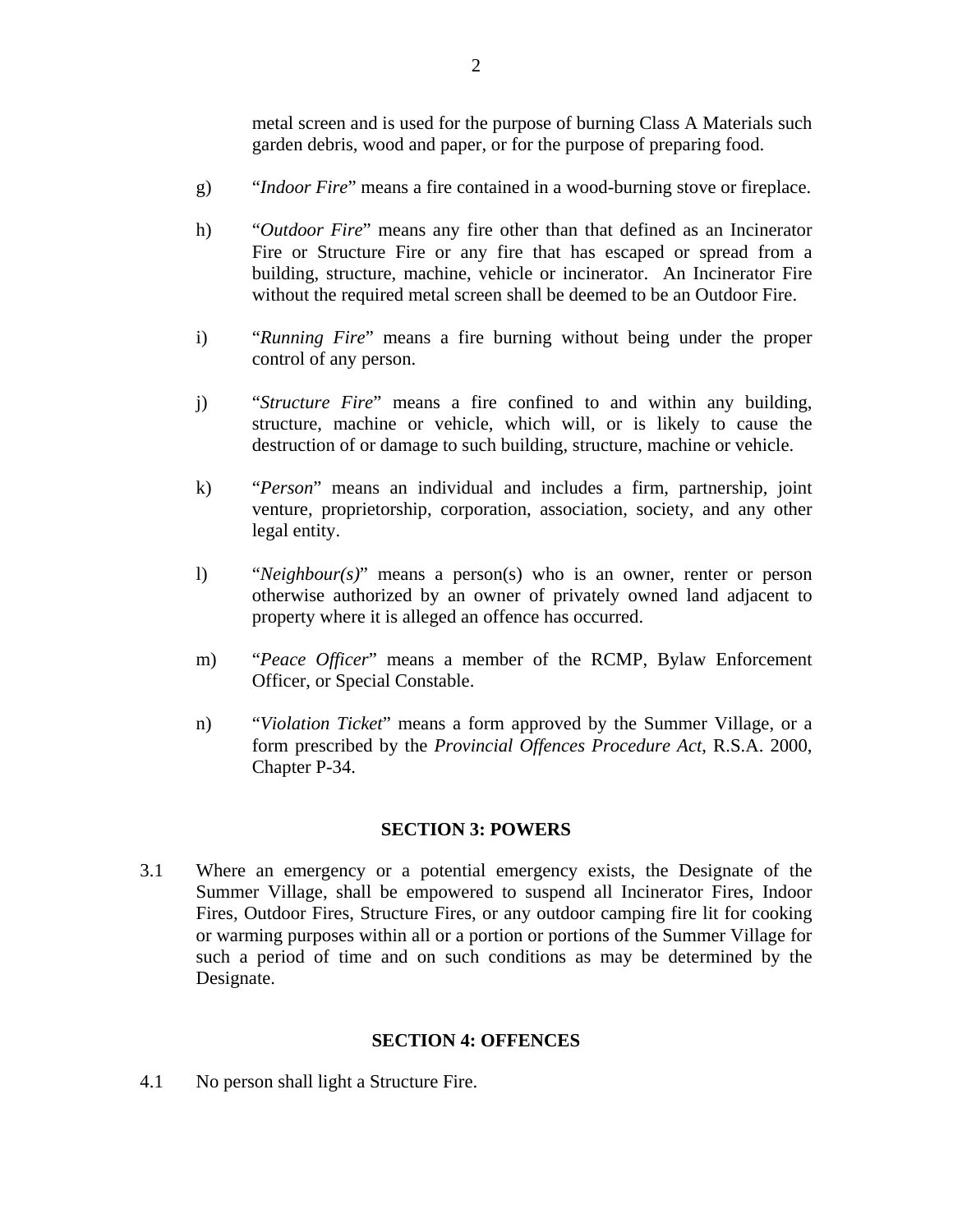- 4.2 No person shall light an Incinerator Fire, Indoor Fire, Outdoor Fire, or a barbeque using briquettes during a Fire Ban.
- 4.3 No person shall, either directly or indirectly, personally or through an agent, servant or employee ignite a fire and let it become a Running Fire on any land not his own property or allow a Running Fire to pass from his own property to the property of another.
- 4.4 No person shall light an Outdoor Fire or an Incinerator Fire without first taking sufficient precaution to ensure that the fire can be kept under "control at all times".
- 4.5 No person shall place any material other than "Class A Materials" within a fire without prior written approval from the Summer Village.
- 4.6 No person shall obstruct a Peace Officer, or member of the Fire Chief's Office, in the performance of his or her duties pursuant to this Bylaw. Obstruction will include failure to provide access to property and failure to provide information as to the identity of individuals.
- 4.7 No person shall allow any fire to give off a dense smoke or offensive odour in a manner which creates a risk to public safety or creates a nuisance to neighbouring person(s) or property.

### **SECTION 5: PENALTIES**

- 5.1 Any person, who fails to comply with any provision contained in this Bylaw, is guilty of an offence and is liable to fine(s) as follows:
	- (a) First offence: a fine of not more that one hundred dollars (\$100.00).
	- (b) Second offence: a fine of not more than two hundred and fifty dollars (\$250.00).
	- (c) Third offence: a fine of not more than five hundred dollars (\$500.00).
	- (d) Fourth offence and offences in excess of four: the fine will be at the discretion of a Provincial Court Justice.
- 5.2 A Special Constable authorized to enforce this Bylaw under Section 7 of the *Municipal Government Act,* R.S.A. 2000, Chapter M-26, and who has reasonable and probable grounds to believe that a person has contravened any section of this Bylaw, may under the authority of this Bylaw issue a Municipal tag, and where this tag is not paid by the offender a Part 2 violation ticket may be issued under the *Provincial Offences Procedure Act*, R.S.A. 2000, Chapter P-34, to that person.
- 5.3 Where any action has been taken whatsoever by the Summer Village for the purpose of responding to a fire call, suppression activities and extinguishing a fire or for the purpose of preserving life or property from injury or destruction by fire,